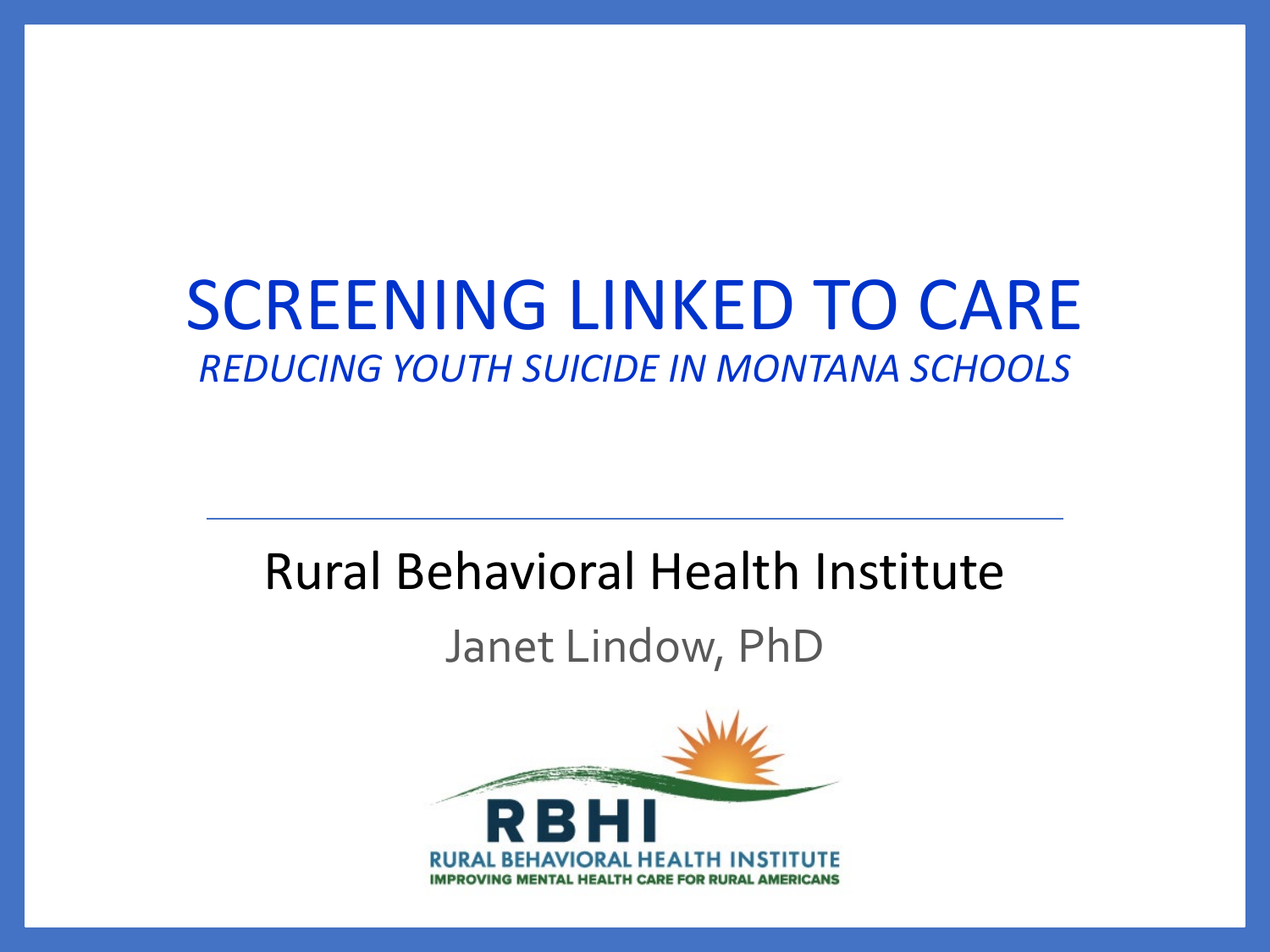### Suicide Facts in the US and Montana

- $2<sup>nd</sup>$  leading cause of death ages 10-14, 25-34<sup>1</sup>
	- 2<sup>nd</sup> leading cause of death ages 10-44 in Montana
- 33% increase in US in past 10 years in ages  $10-24<sup>1</sup>$ 
	- 70% increase in Montana
- ~135 family members and friends affected per suicide.<sup>3</sup>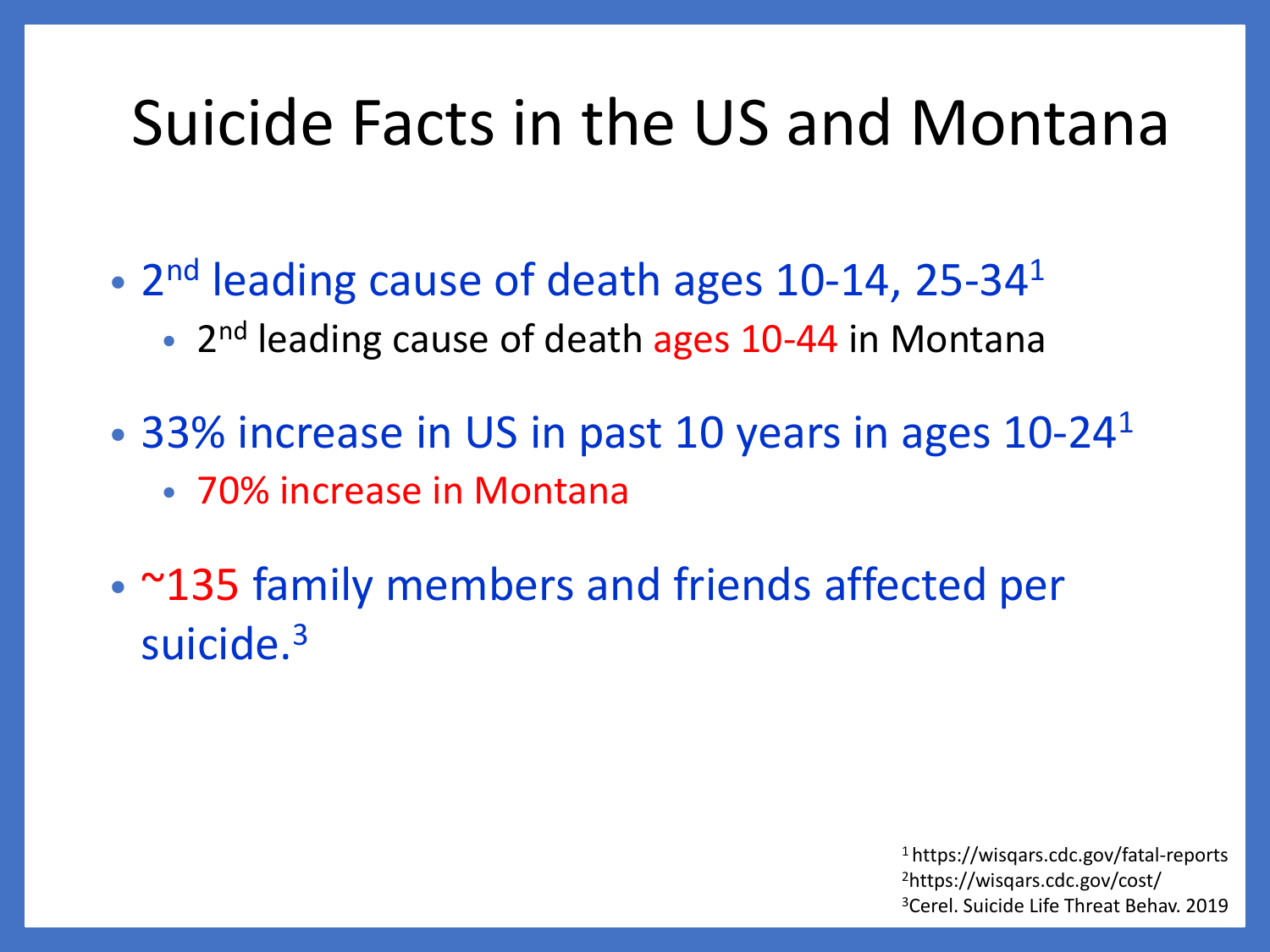### High Montana Youth Suicide Rate for adolescents aged 12-18 years





CDC WISQARS. 12-18 years. 2016-2020.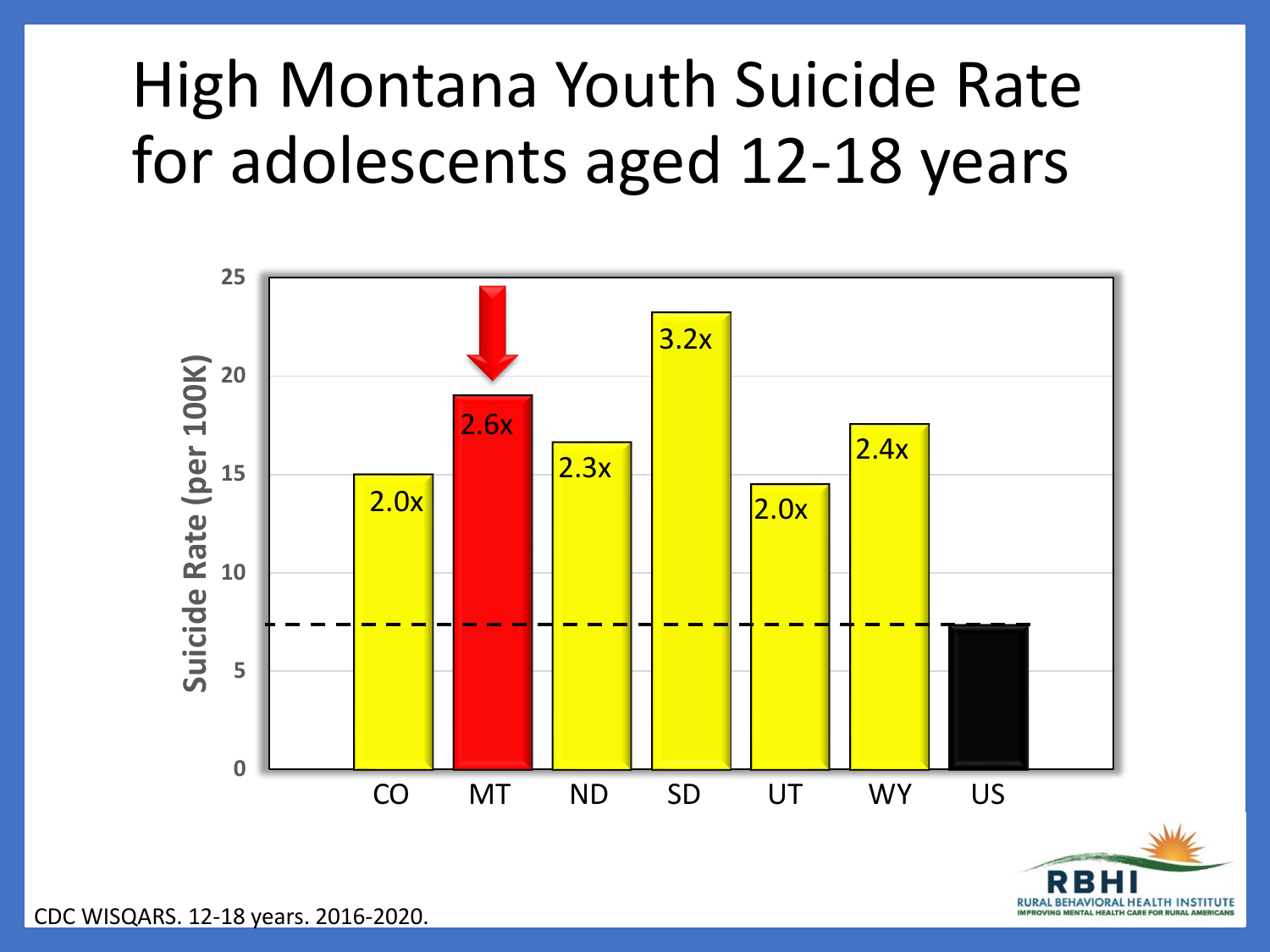### Levels of Youth Suicide Prevention Interventions



**RURAL REHAVIORAL HEALTH INSTITUTE** IMPROVING MENTAL HEALTH CARE FOR RURAL AMERICAN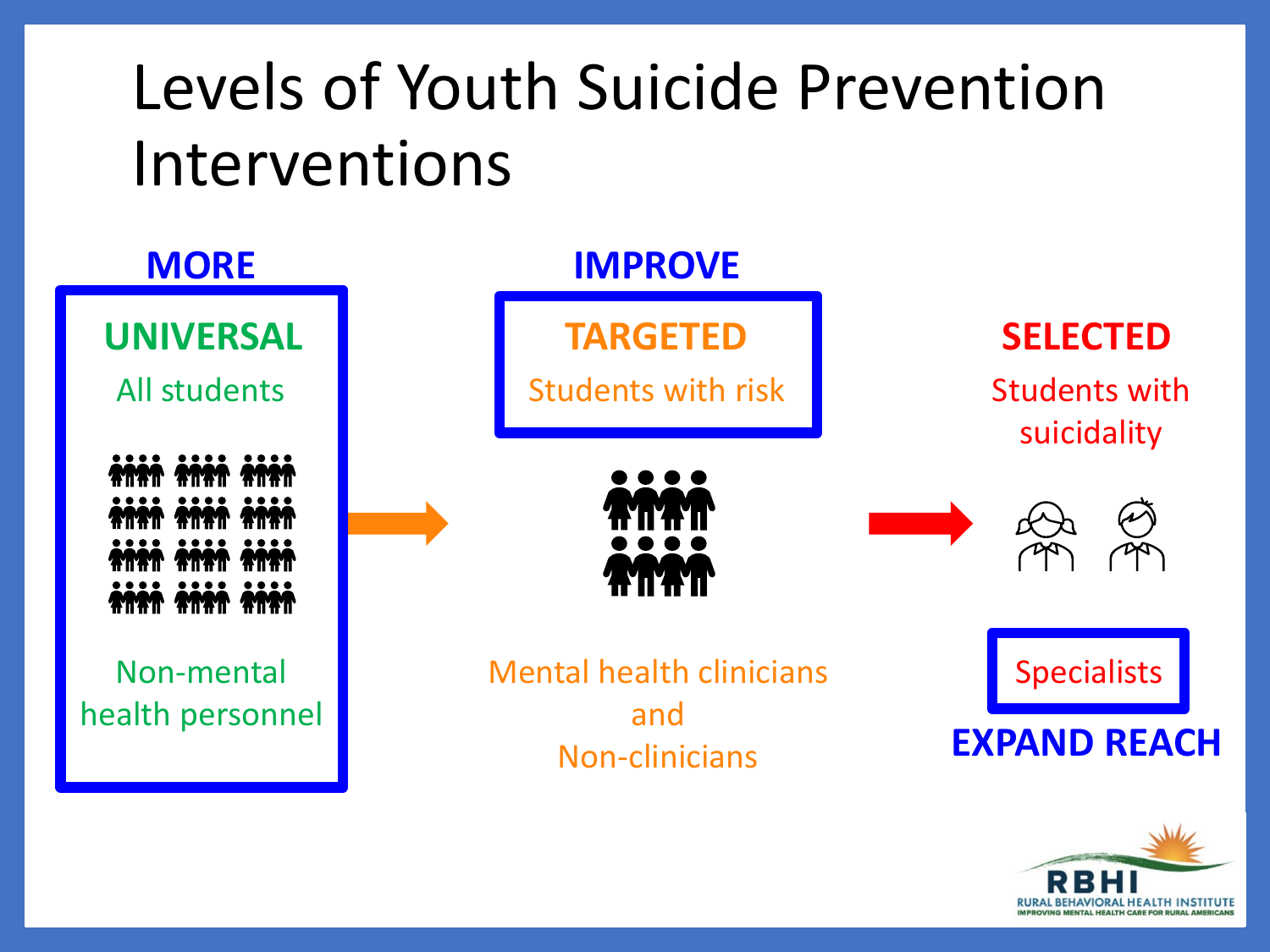# Universal School-based Screening Linked to Care To Prevent Suicide





#### **Access to all youth Identify and Refer to Care**



- Screening identifies youth who are at risk
- Increases mental health service use
- Earlier treatment = better outcomes

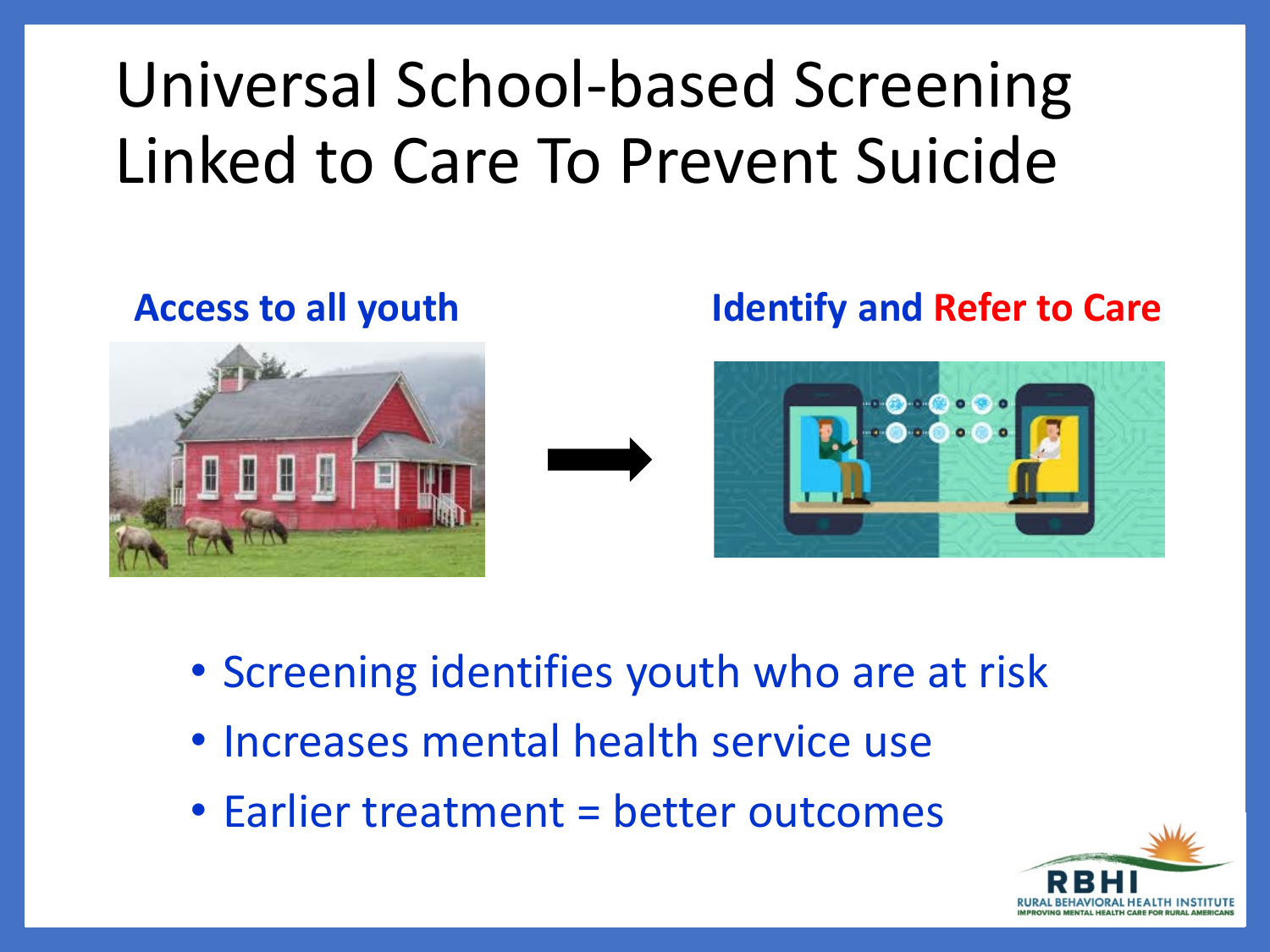### Screening Linked to Care Intervention

+



Digital delivery Best suicide-risk predictor and Depression and anxiety scales



Same-day, at school care Clinician in school or Telehealth partners

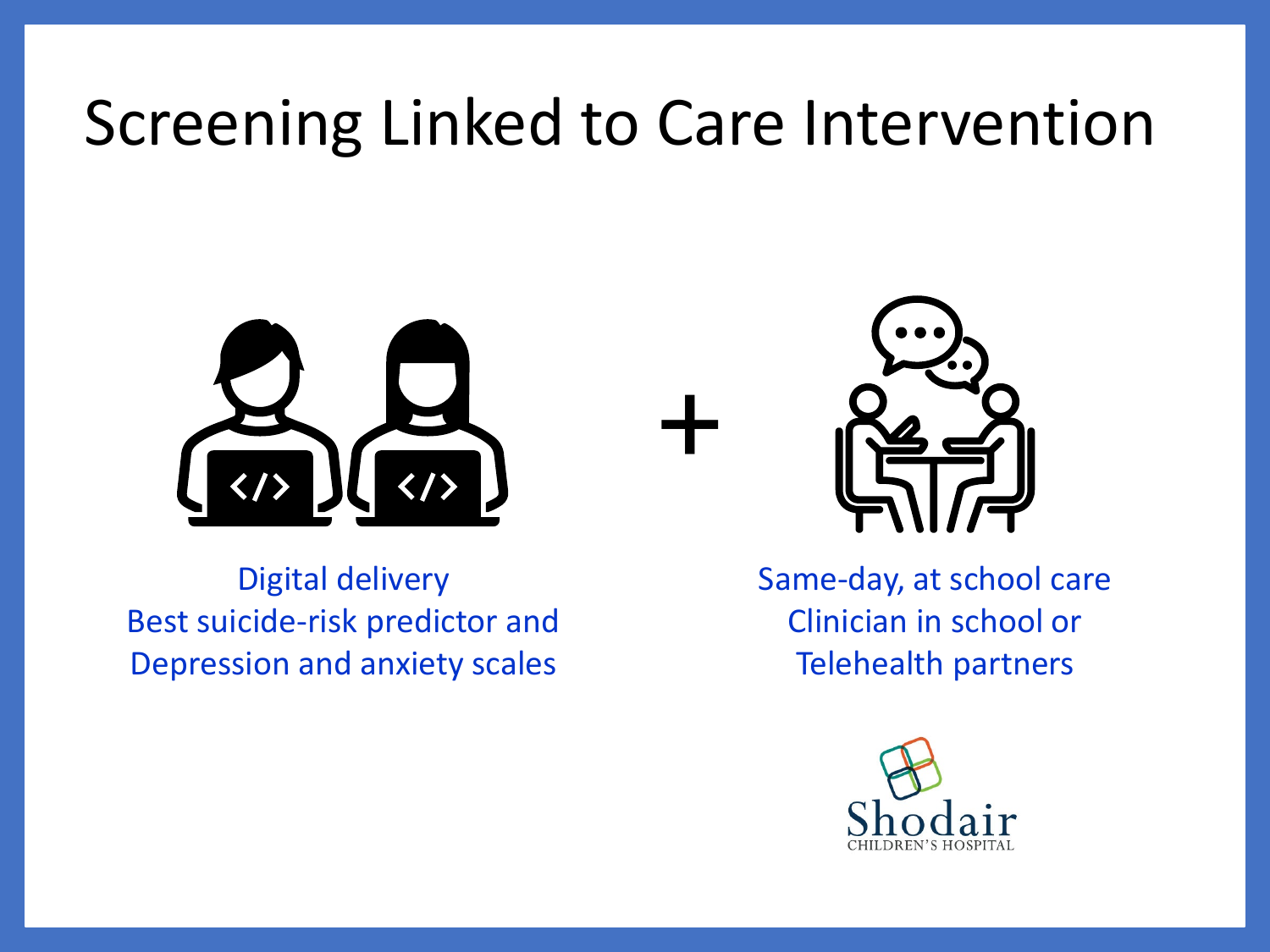### Connecting Youth to Care Results within 1 minute to school staff Web-based screening 5-8 minutes: Inform school programming **PROACTIVE** Same-day care for those with high risk Referral **REACTIVE**

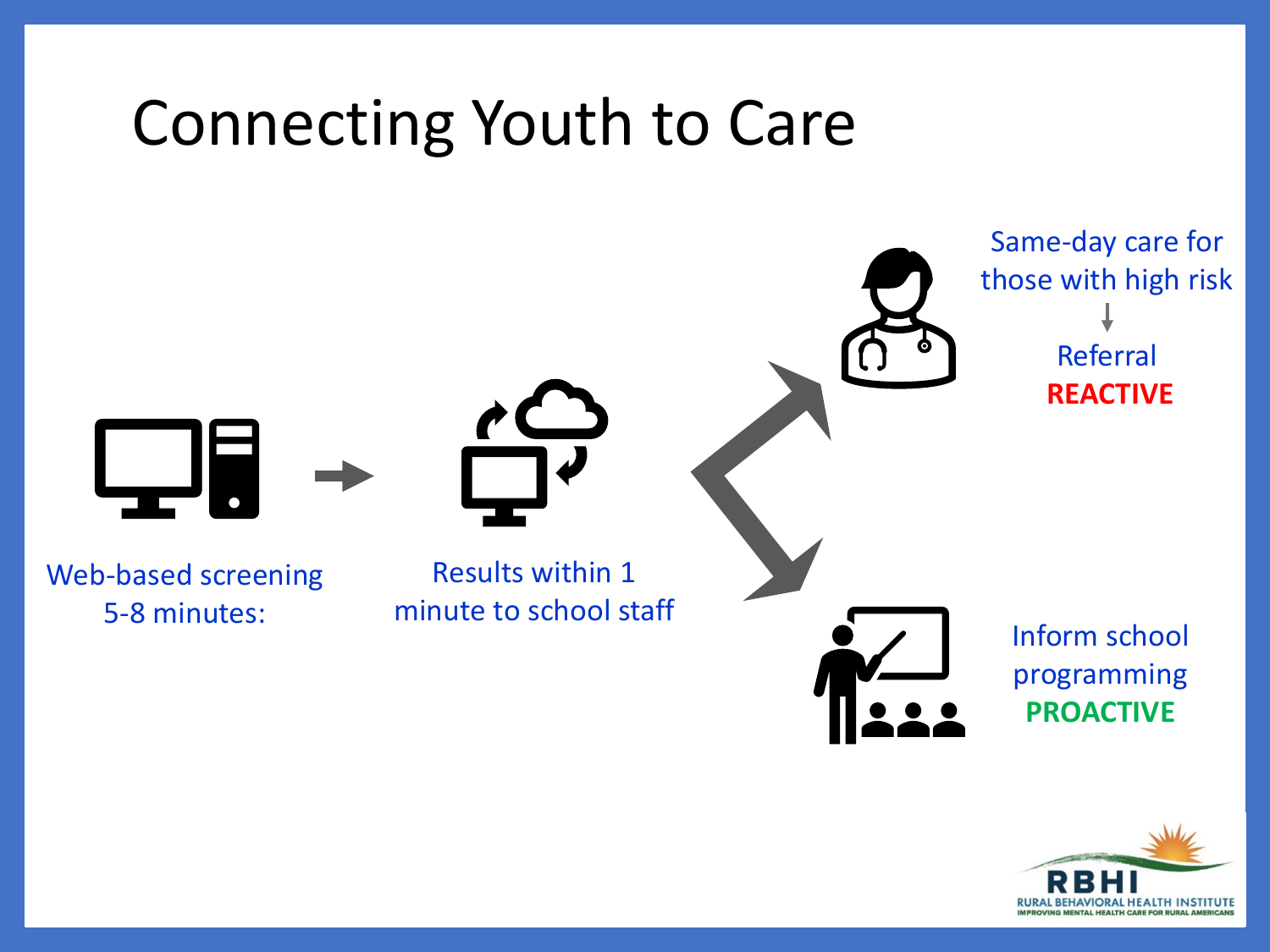### Adaptable Screening Platform



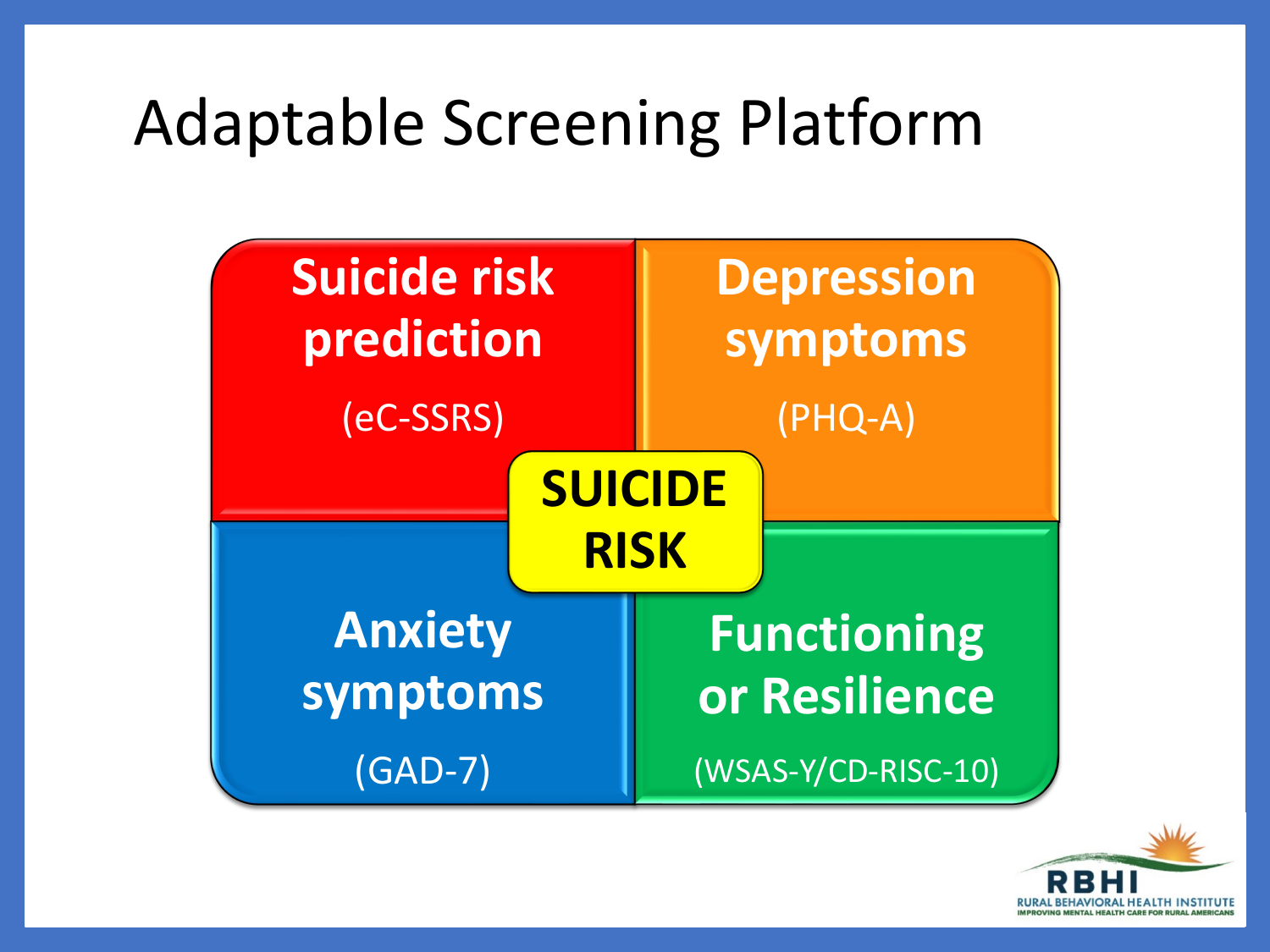### Montana SLTC Suicidality Data

Students Screened = **904**

- **Students with recent suicidality = 75 (8%)**
- Students with lifetime suicidality = **172 (19%)**
- Students with serious depression symptoms = **11%**
- Students with serious anxiety symptoms = **11%**
- EVERY SCREENING has identified ≥ 1 student not known to be experiencing serious mental health issues.

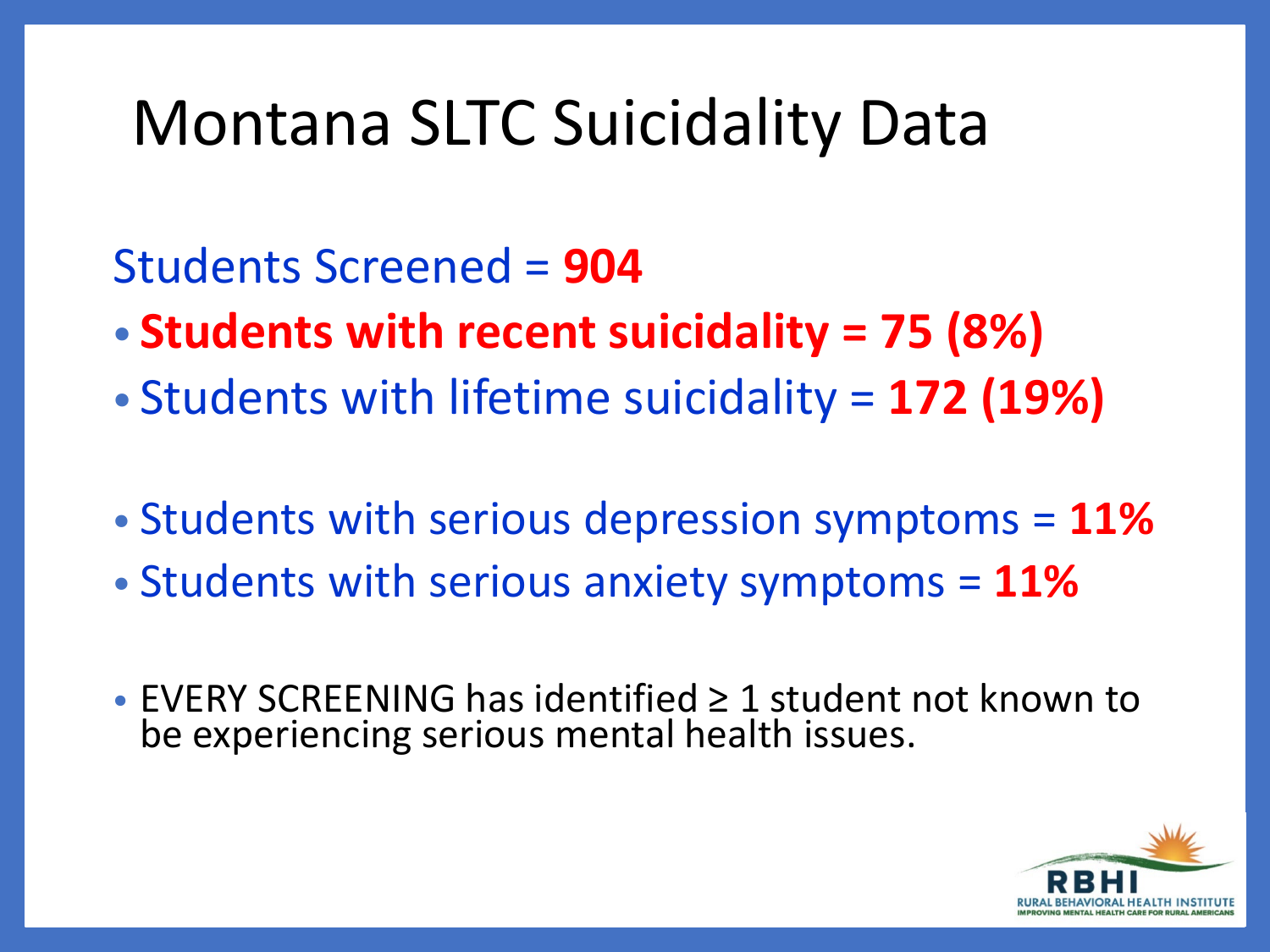### Data-driven Decision Making

#### Possible uses for screening data by schools:

- Follow students' health longitudinally
- Assess mental health programming
- Determine what mental health support is needed

#### Possible uses for screening data by the state:

- Determine mental health resources needed
- Identify districts in need of additional support
- Assess effect of mental health programming by school/district

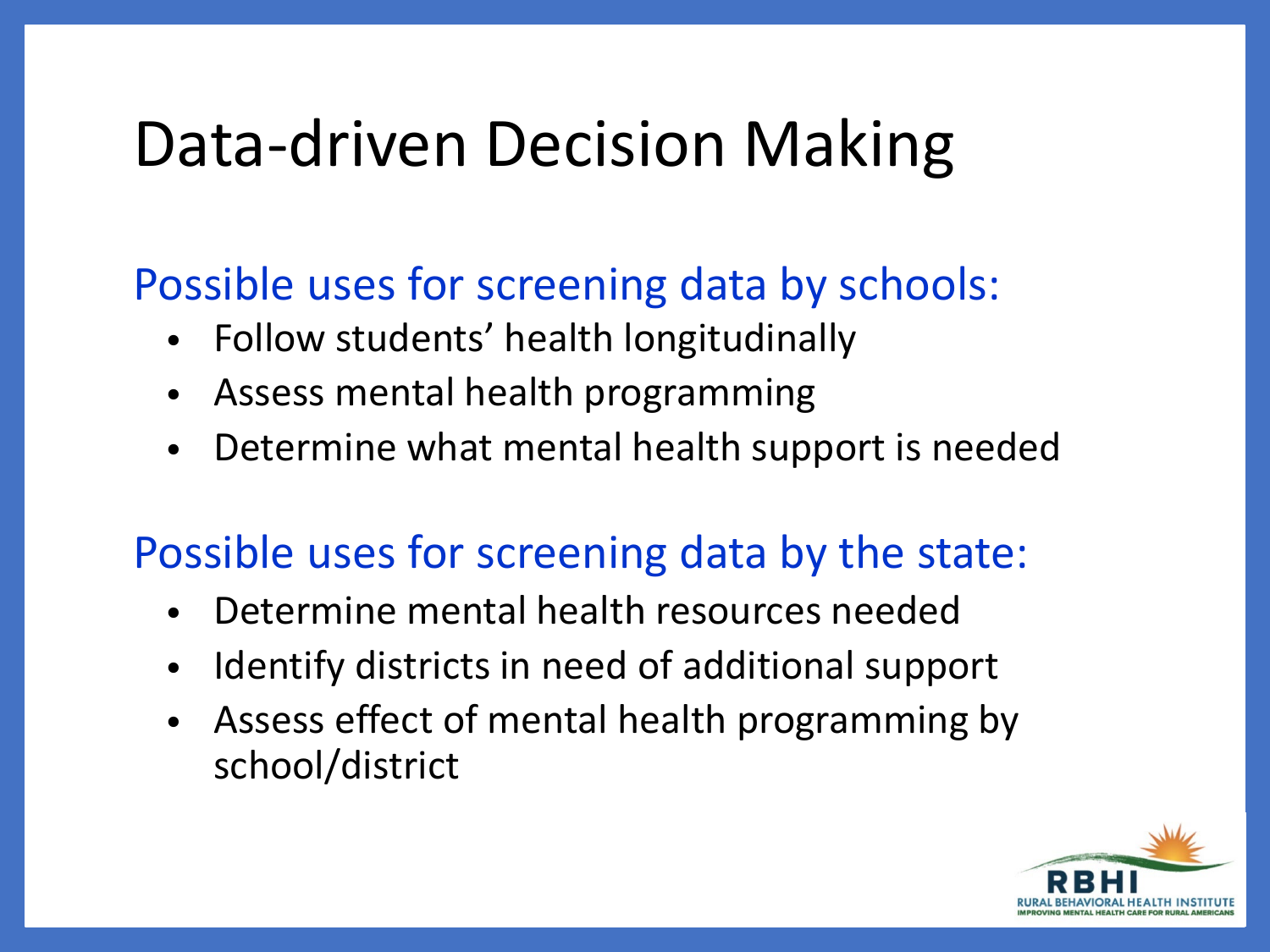### Workforce Expansion

- Redistribute care (telecare)
- Incentivize current and future clinicians
- Increase quality of care by non-specialists
	- Mentoring model (e.g., Project ECHO at Billings Clinic)

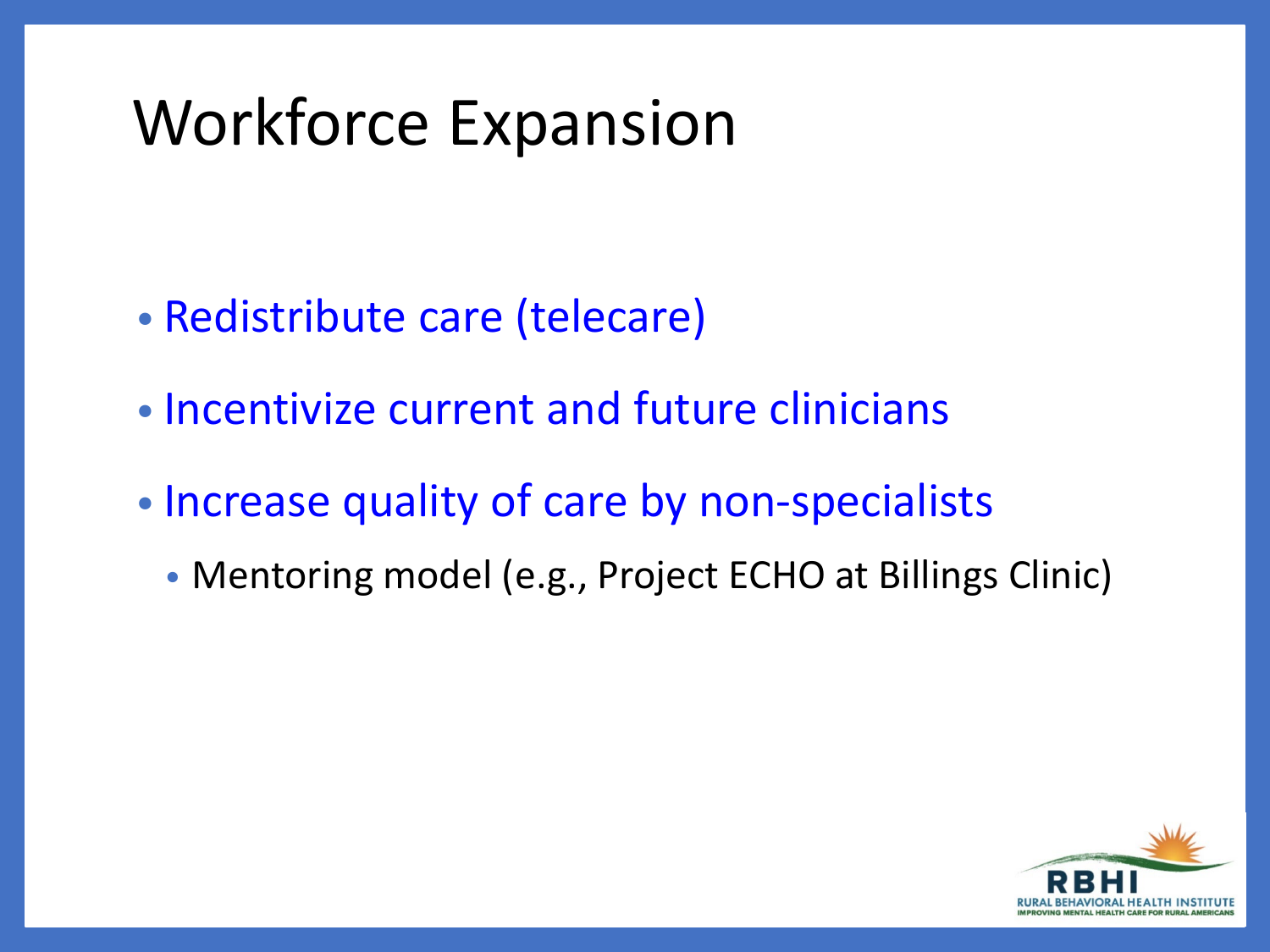# Funding

This work is supported by

- Arthur M. Blank West Philanthropies
- Montana Department of Public Health and Human Services
- Morgan Stanley Children's Mental Health Alliance
- Accelerate the Future Foundation
- Individuals interested in supporting the wellbeing of Montana's children.

Disclaimer: This project is funded in whole or in part under a Contract with the Montana Department of Public Health and Human Services. The statements herein do not necessarily reflect the opinion of the Department.

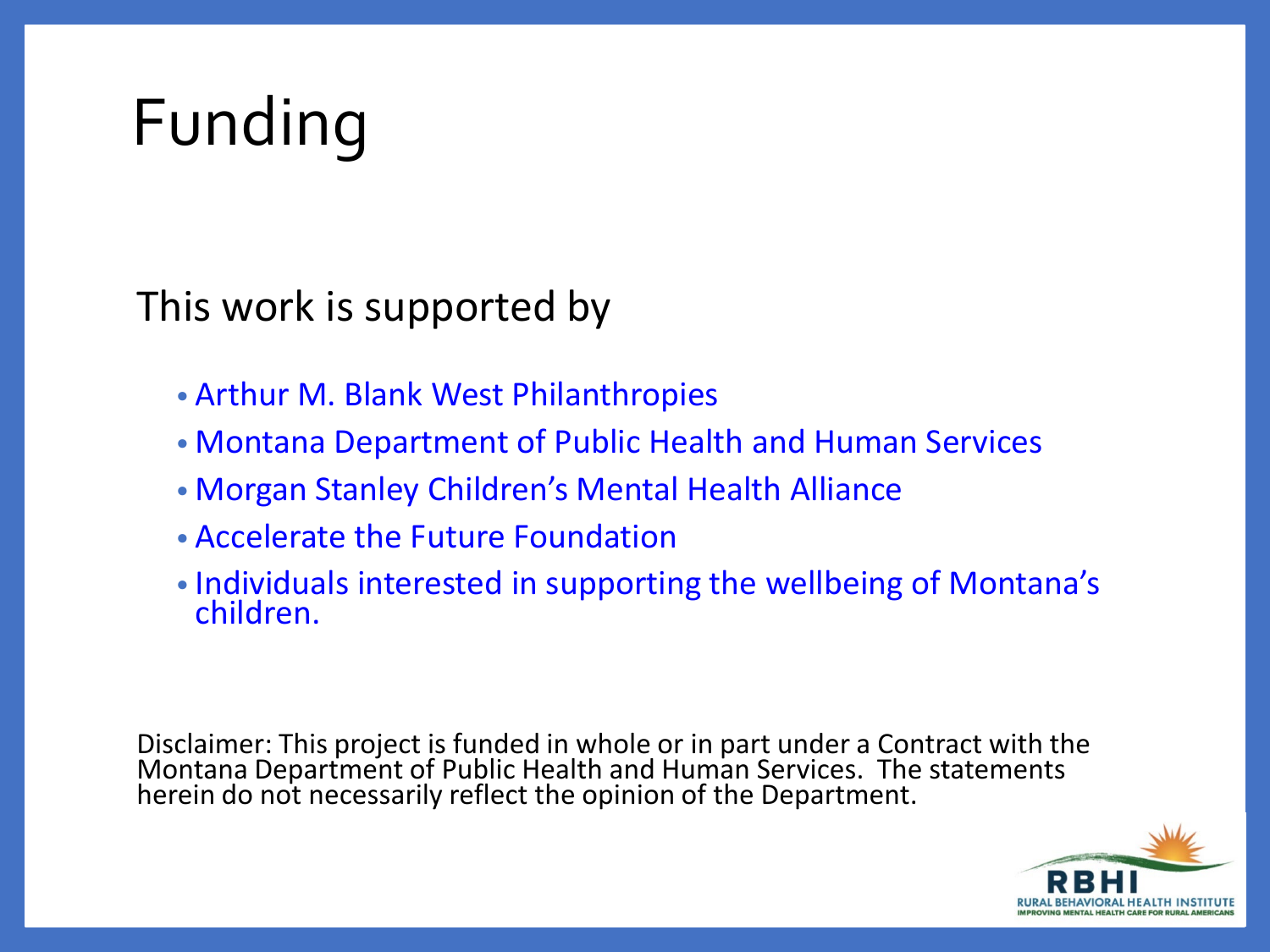### Discussion?

#### If you'd like to try the screener or have questions, please send us an email:

#### Janet Lindow: jlindow@rbhi.org

#### Julie Anderson: janderson@rbhi.org

Disclaimer: This project is funded in whole or in part under a Contract with the Montana Department of Public Health and Human Services. The statements herein do not necessarily reflect the opinion of the Department.

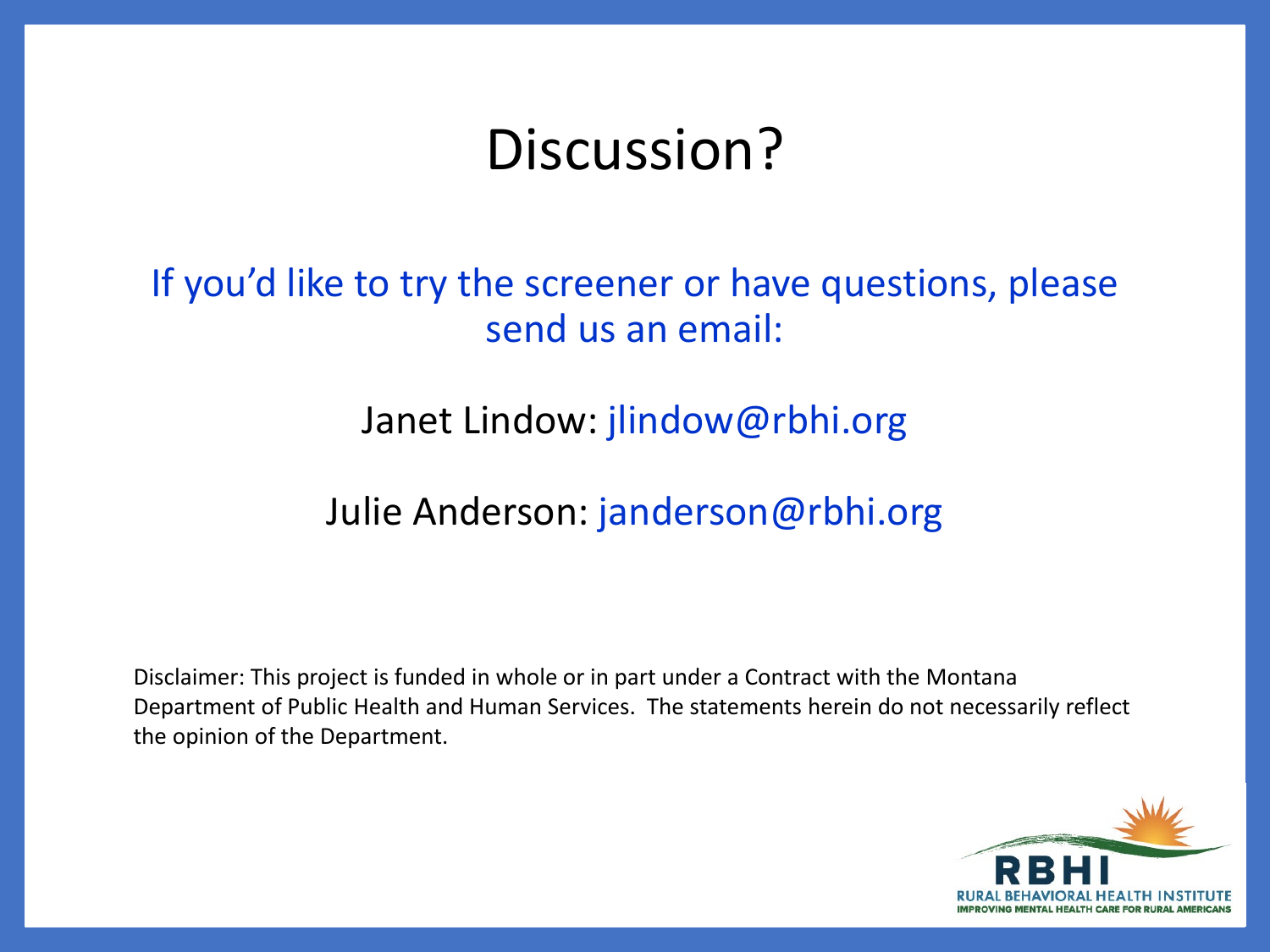

**Computer-automated assessment of suicidality Circa 1973**

"*Patients preferred the computer interview to talking to a physician … the computer was more accurate than clinicians in predicting suicide attempts.*"

#### A Computer Interview for Suicide-Risk Prediction

BY JOHN H. GREIST, M.D., DAVID H. GUSTAFSON, PH.D., FRED F. STAUSS, M.S., GLEN L. ROWSE, M.S., THOMAS P. LAUGHREN, M.D., AND JOHN A. CHILES, M.D.

Am J Psychiatry 130:12. December 1973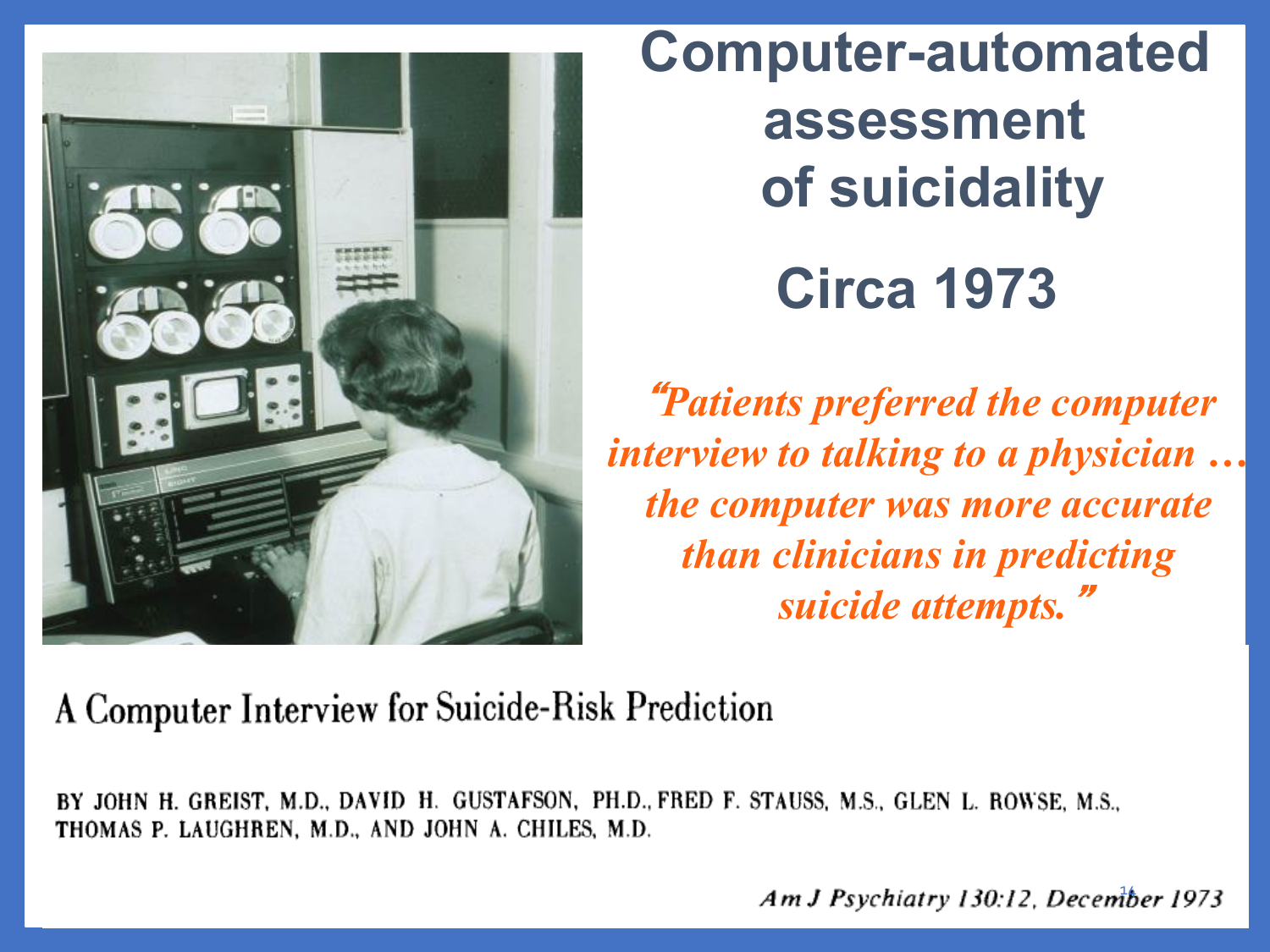### Self-report vs. Clinician Assessment of Suicidality

- Six research groups
- Six different suicidality assessments
- Seven studies over 49 years
- Self-report vs. clinician assessment

# **Self-report sensitivity always greater**

Greist JH http://www.psychiatrist.com/JCP/article/Pages/2016/v77n07/v77n0711.aspx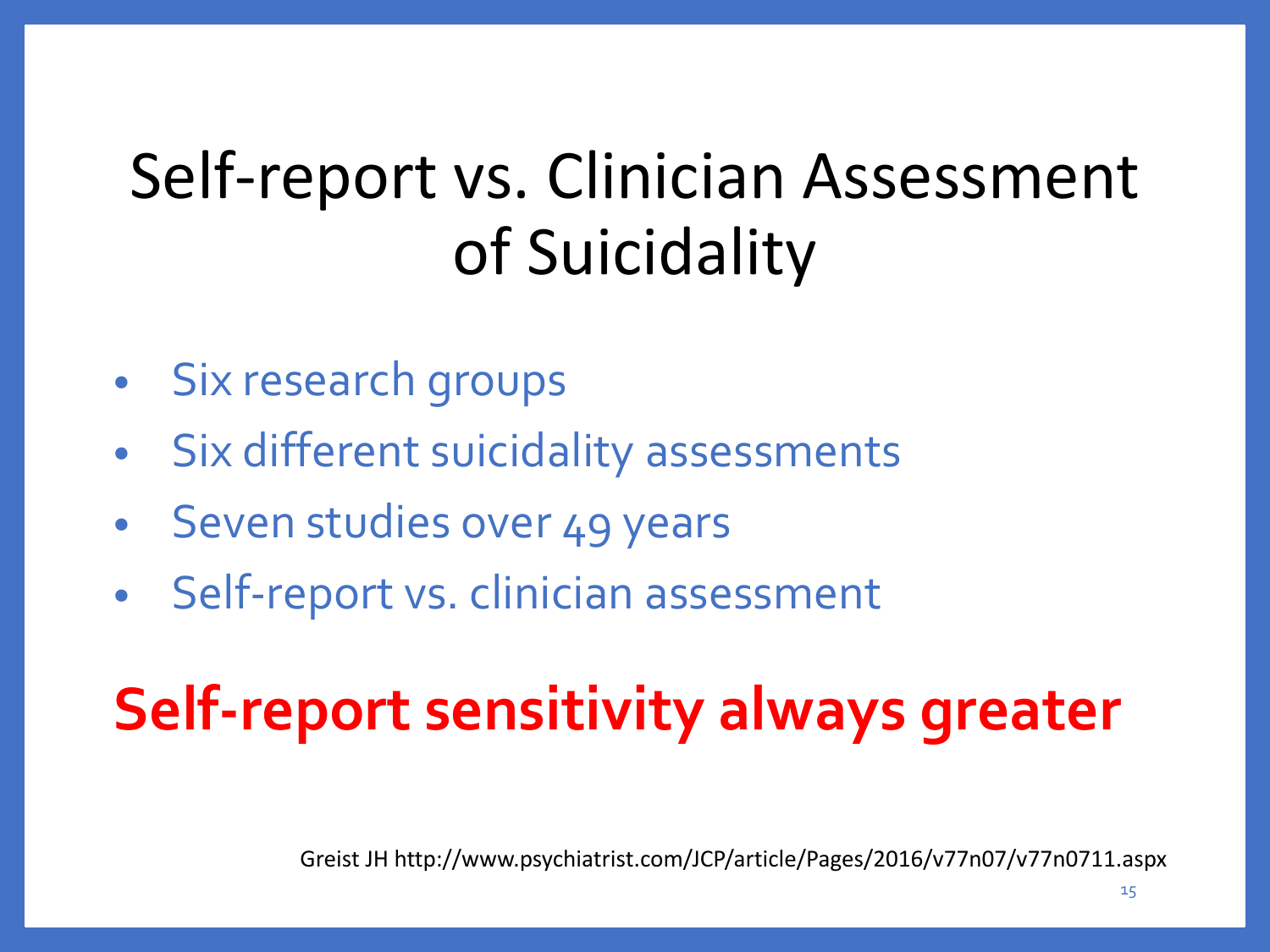### Who Is Positive for High Risk?

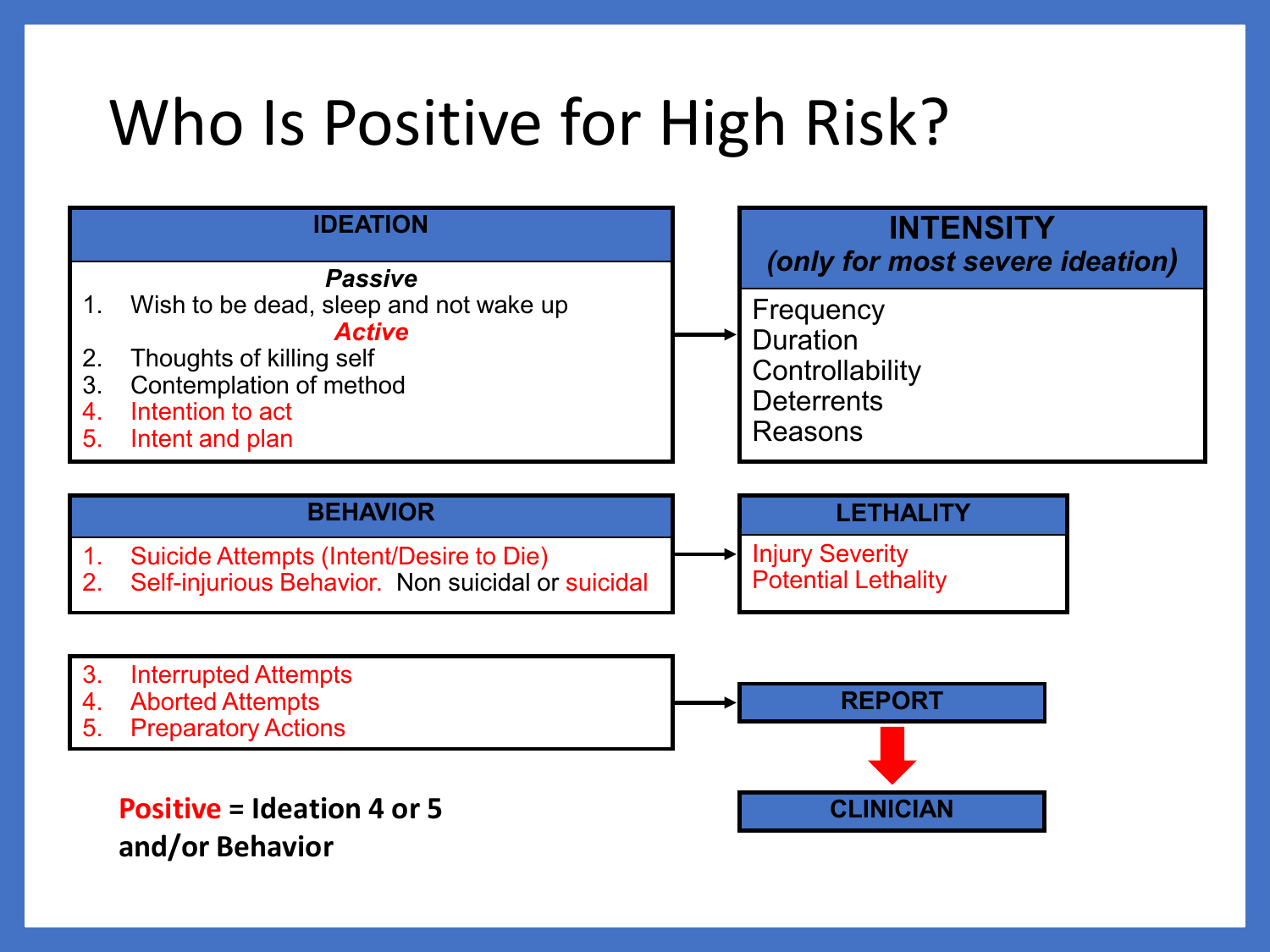### Rationale for Selected Assessments

All assessments are validated for use in individuals aged 12 years and older.

eC-SSRS = Columbia Suicide Severity Rating Scale

- Used since 2008
- Gold standard
- Recommended by CDC, WHO, FDA, Joint Commission

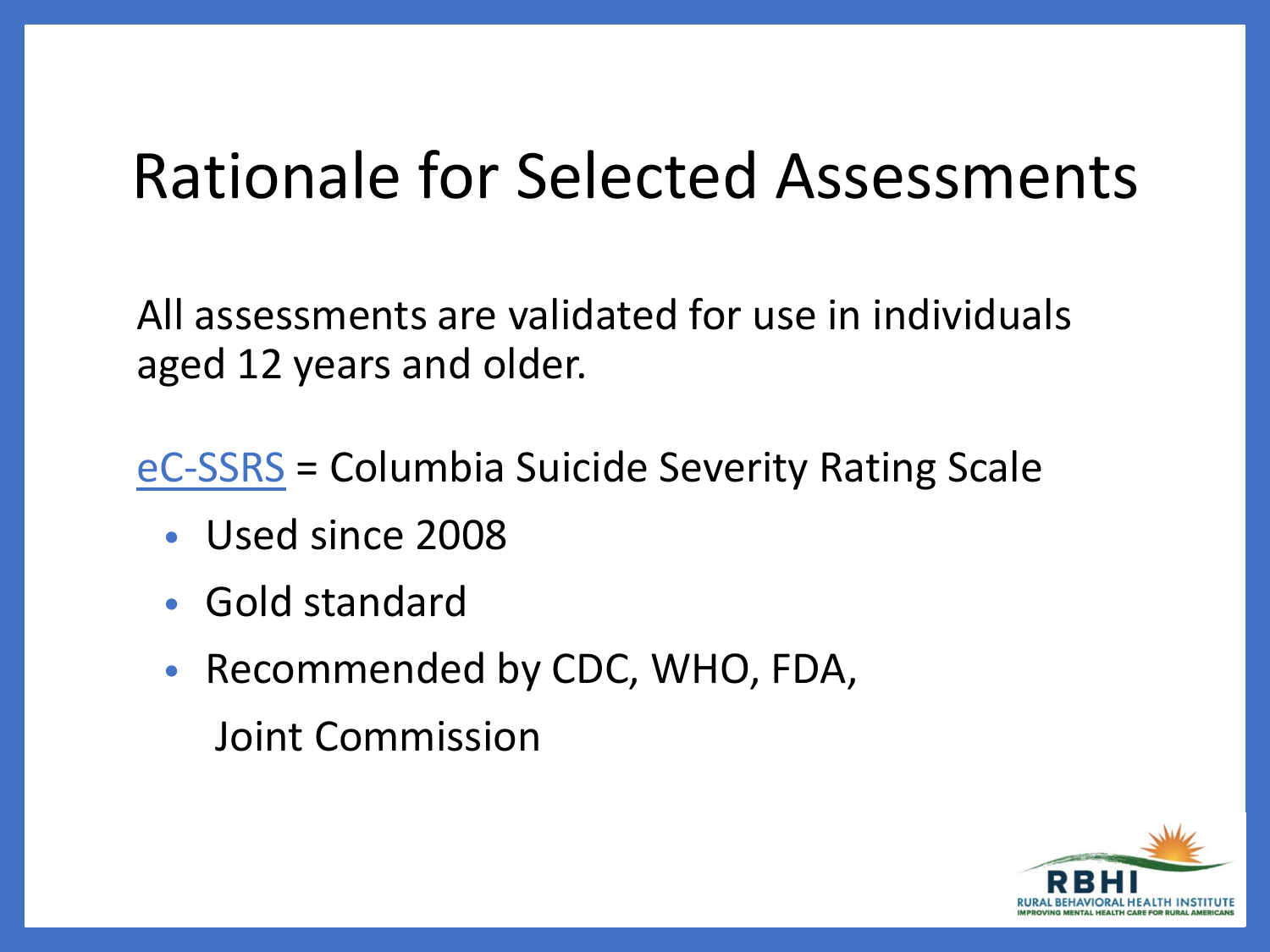### Measuring Suicide Risk Factors

Depression and anxiety symptoms:

- Major risk factors for suicide
- Common diseases that affect function
	- Clinical depression by 18 years =  $11\%$ \*
	- Clinical anxiety by 18 years =  $32\%$ \*

### Early treatment = better long-term outcomes

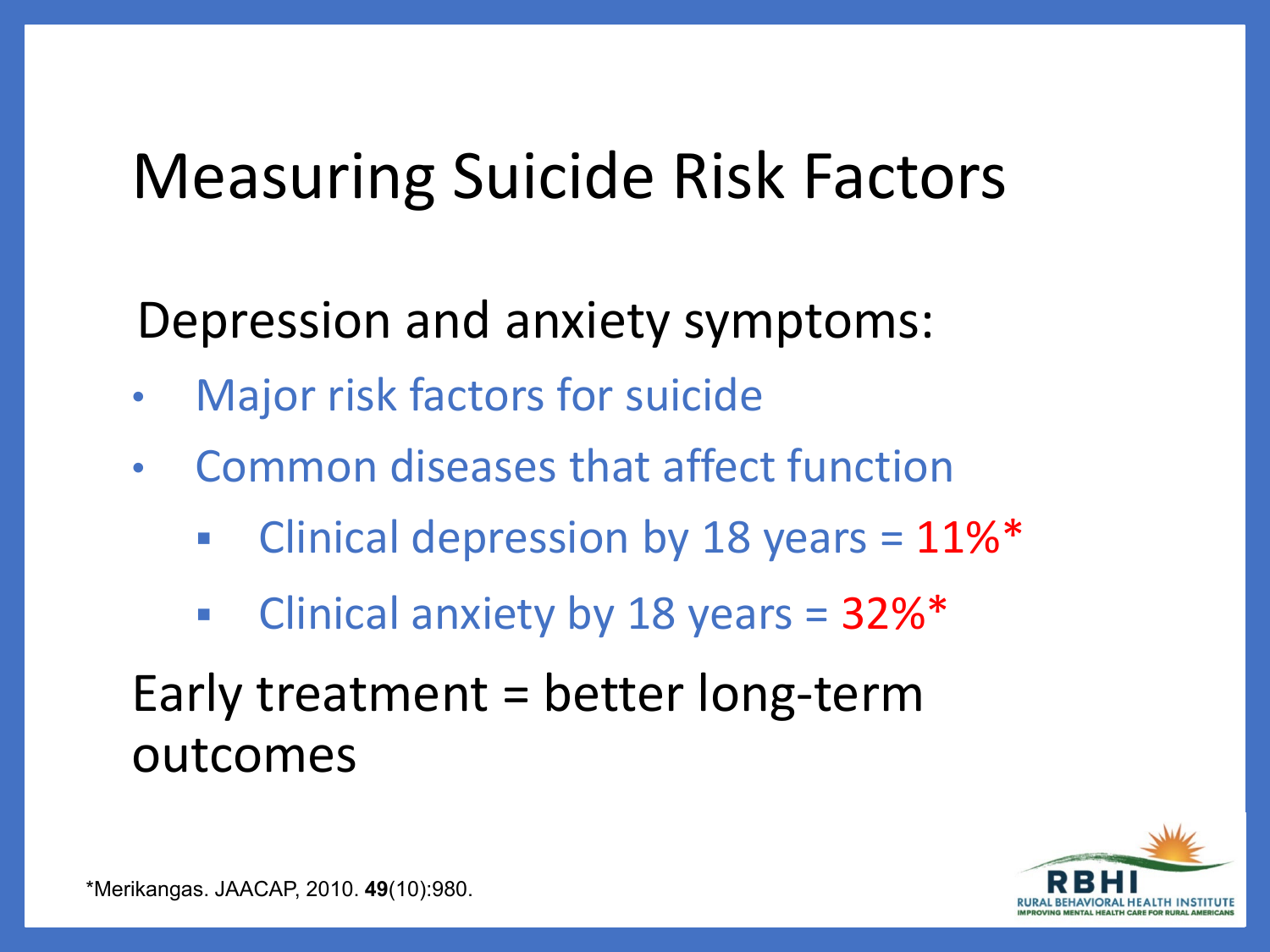### Validity of SLTC Screening Assessments

eC-SSRS (Suicide prediction scale)

- Digital suicide risk screening recommended in the US National Strategy for Suicide Prevention<sup>1</sup>
- Recognized by FDA for suicide risk assessment<sup>2</sup>
- Predicted short-term suicidal behaviors among high-risk adolescents<sup>3</sup>
- Predicted future suicide attempts among youth receiving emergency psychiatric services<sup>4</sup>
- Identified students at risk of suicide in schools, most previously unknown<sup>5</sup>
- When coupled to care, associated with reduction in students reporting suicidal ideation and attempts<sup>6</sup>

#### PHQ-A (Depression symptom scale) and GAD-7 (Anxiety symptom scale)

• Major risk factors for suicide that affect 11% (depression) and 18% (anxiety) of youth by 18 years<sup>7</sup>

#### Y-WSAS (Functioning) or CD-RISC-10 (Resilience)

- Functioning inversely related to depression and anxiety symptoms $8,9$
- Lower resilience scores associated with youth suicide attempts<sup>10,11</sup>

*<sup>1</sup>* <https://theactionalliance.org/resource/revised-national-strategy-suicide-prevention-20122012>

<sup>2</sup> Guidance for Industry: Suicidal Ideation and Behavior: Prospective Assessment of Occurrence in Clinical Trials. Draft Guidance. U.S. DHHS, FDA, CDER. August 2012.

<sup>3</sup> Conway, et al. Arch Suicide Res. 2017;21(3):455-469. ∙ 4 Gipson, et al. Pediatric Emergency Care. 2014;31(2):88-93. ∙ 5 Scott, et al. Am J Public Health. 2009;99(2):334-339. 6 Arango, et al. Annu Rev Clin Psychol. 2021;17:259-284 . ∙ 7 Merikangas, et al. JAACAP, 2010. 49(10):980. ∙ 8 Jassi, et al., Child Psy & Hum Dev, 2020. 51:453. 9 Mundt, et al., Br J Psych, 2002. 180:461. ∙ 10 Connor, et al. Depress Anxiety. 2003;18:76-82 . ∙ 11 Nrugham, et al., J Nerv Ment Dis, 2010. 198(2):131.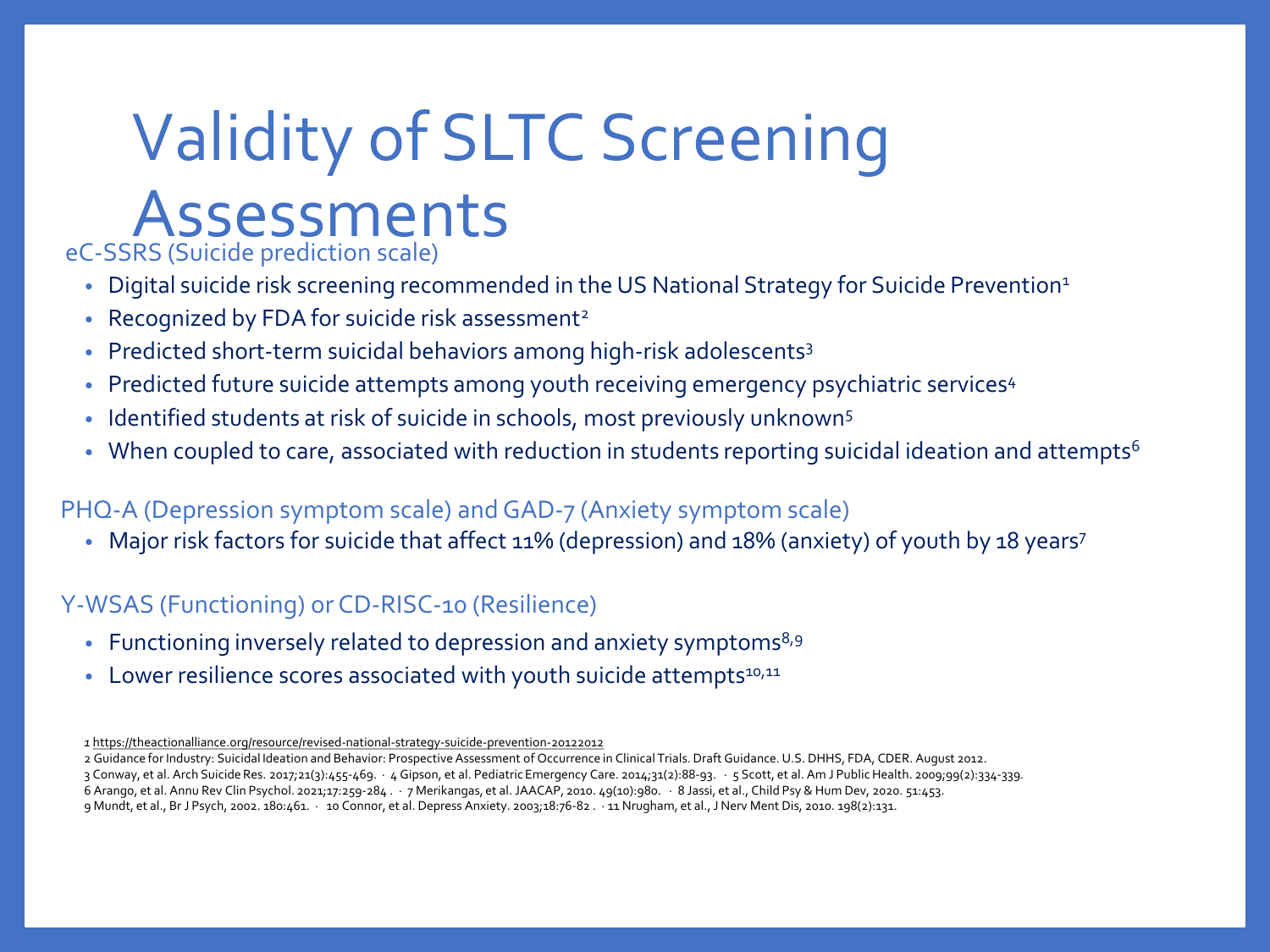# Universal Screening and Referral to Prevent Suicide among Youth

- School-based screening identifies youth at risk of suicide who are not receiving mental health care
	- 72% of those who screen positive were not receiving mental health care<sup>1</sup>
- School-based screening and linking to care increases mental health service use for those screening positive
	- Among positive screens referred to mental health services =  $70\%$ follow up
	- Among positive screens, mental health service use increases<sup>2, 3, 4</sup> and suicidal thoughts and behaviors decrease<sup>2</sup>

*1* Gould, et al., JAACAP, 2009. 48(12):1193. 2 Torcasso and Hilt, Child Youth Care Forum, 2017. 46:35. 3 Husky et al., JAACAP, 2011. 50(9):881. 4 Husky et al., J Adol., 2011. 34:505.

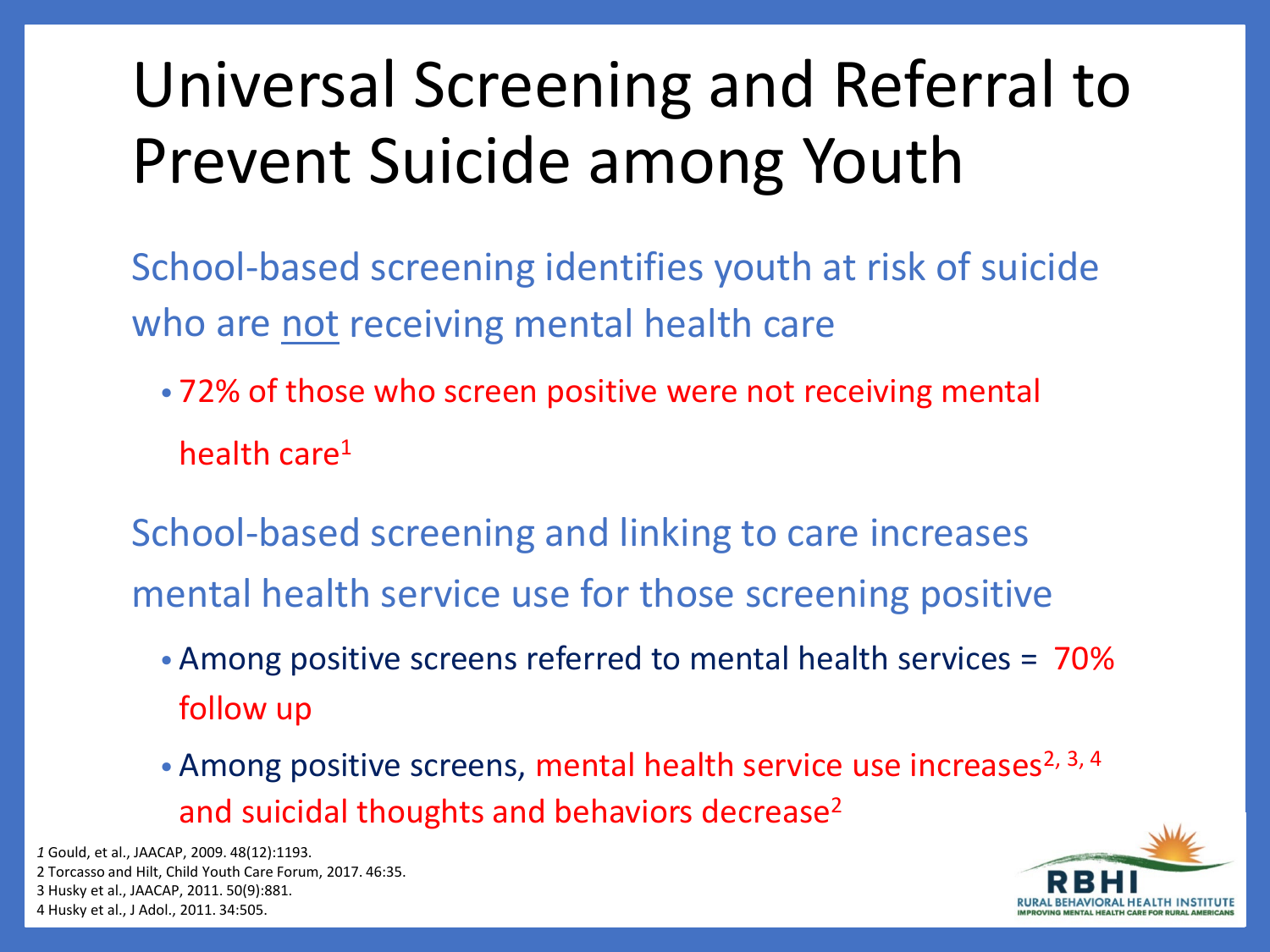### Screener Results Reporting



Web-based screening ~8 minutes

Results within 1 minute to school staff

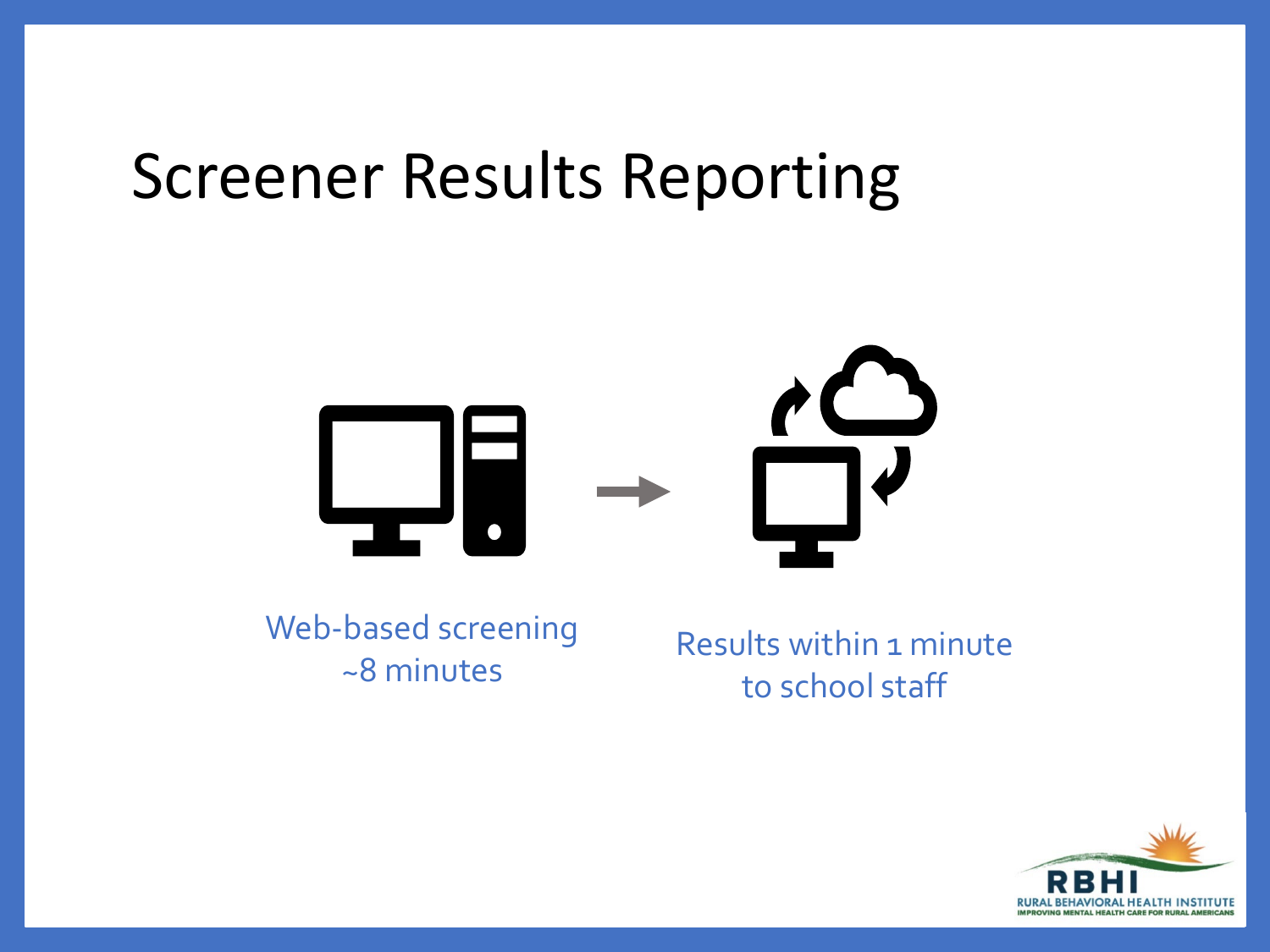### Email Report to School

Subject ID: Project: eC-SSRS™ School Screening Demo **Location: Earth** Collection Date: March 16, 2021

#### **eC-SSRS Results**



**PHQ-A Results: DEPRESSION Severity Scale** 

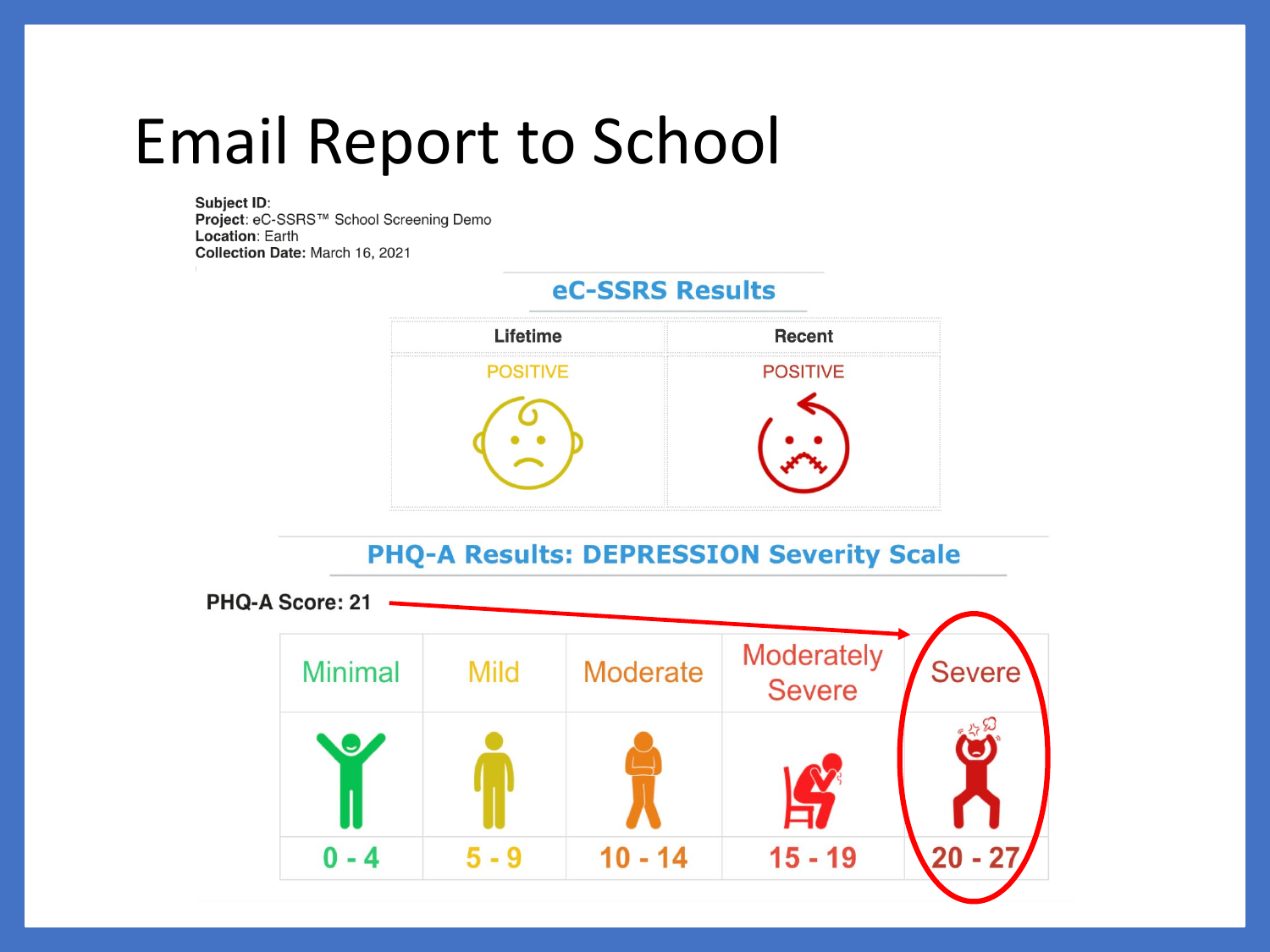### Top of Email: Suicide Risk Reporting



**\*Low risk result does not indicate zero risk of suicide**